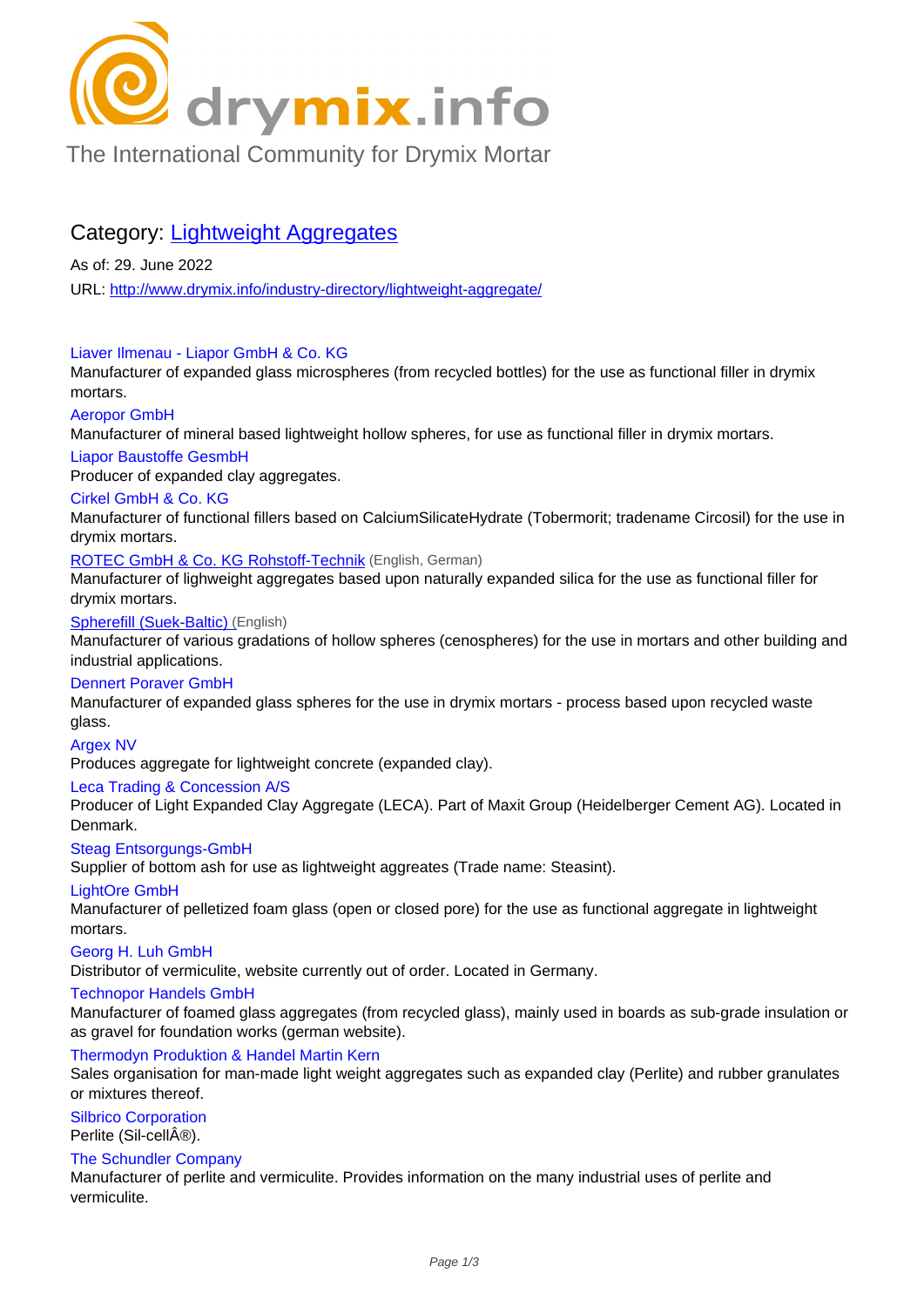

## [The International Community for Drymix Mortar](/industry-directory/)

#### Philippine GmbH & Co. DA<sup>¤</sup>mmstoffsysteme KG

Expanded polystyrene pearls as well as EPS panels for thermal and sound insulation (website in german only). W.R. Grace & Co.

Producer of Vermiculite with plants in North Amerika (USA and Canada). Zonolite® Masonry Insulation is coated with a water repellant for use as an insulator in masonry wall assemblies, while Zonolite Vermiculite is specially sized and used in industrial applications.

#### S&B Industrial Minerals S.A.

World's largest producer of raw perlite. Company claims to be the market leader for perlite in Europe.

#### Volite (Knauf Aquapanel)

Manufacturer of a granulated perlite fine filler for the use as functional aggregate in lightweight mortar formulations (increased yield).

#### Europerl GmbH

Manufacturer of expanded vulcanic aggregate for use as insulating and lightweight filler.

Stauss-Perlite GmbH & Co KG

Producer of expanded perlite (Europerl).

#### Aegean Perlites SA

Mining and purifying of perlites, also manufacturing of expanded perlites.

#### Korken Schiesser GmbH

Manufacturer of cork granulates for use in insulation renders.

#### Producer of Perlite

Industry association, website featuring a list of expanded perlite producers (global).

Hrsg.: The Perlite Institute Inc., USA

Berwilit - Wittgensteiner BIA¤hschiefer GmbH & Co.KG

Expanded slate for lightweight concrete. Particle size from 0/2 up to 8/16 mm.

#### Pittsburgh Corning Europe

FOAMGLAS® cellular glass.

#### JSC Stikloporas

Manufacturer of foamglass granules for the use of lightweight filler in drymix mortars (tradename Penostek).

#### Fibo ExClay Deutschland GmbH

Manufacturer of expanded clay as lightweight additive for construction products and drymix mortars. Part of Maxit Group (Heidelberger Cement AG).

#### Knauf Perlite GmbH

Mnaufacturer of perlites (former Deutsche Perlite GmbH).

#### BauMineral GmbH

Supplier of bottom ash (Grobalith) for use as light-weight aggregate for thermal insulating masonry mortars as well as for the production of concrete products and masonry units.

## Taiheiyo Materials Co.

Manufacturer or perlite.

drymix.info, the International Community for Drymix Mortars

Ferdinand Leopolder, Tegernseer Landstrasse 26, D-81541 München phone: +49-89-62000232; fax: +49-89-62009911; cell: +49-172-8125125

Internet: https://www.drymix.info E-mail: info@drymix.info